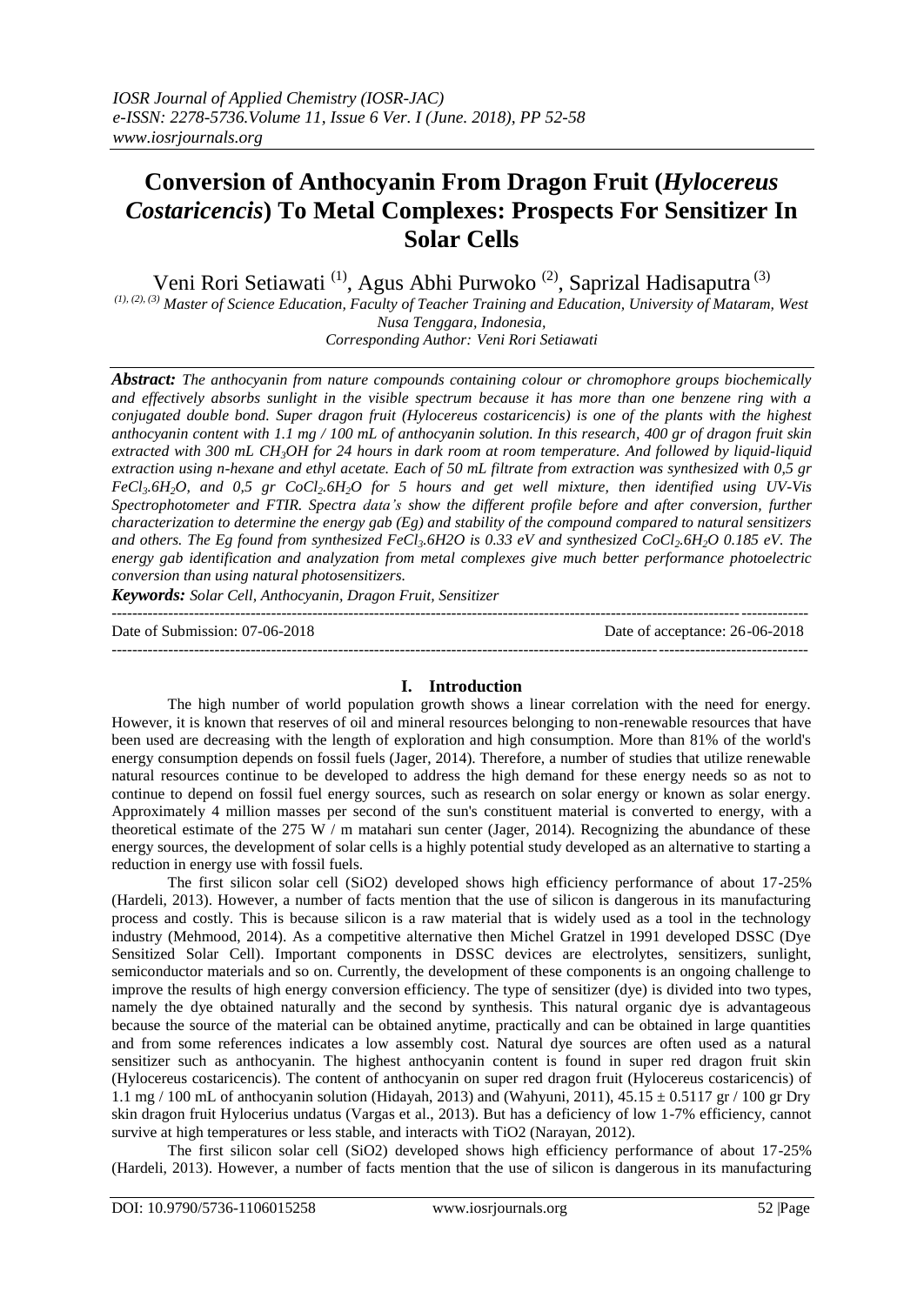process and costly. As a competitive alternative, Michel Gratzel in 1991 developed DSSC (Dye Sensitized Solar Cell) with components are electrolytes, sensitizers, sunlight, semiconductor materials and so on. Currently, the development of these components is an ongoing challenge to improve the results of high energy conversion efficiency. The type of sensitizer (dye) is divided into two types, namely the dye obtained naturally and the second by synthesis. This natural organic dye is advantageous because the source of the ingredients can be obtained anytime, is practical and can be obtained in large quantities and from some references indicates low assembly costs, but has a deficiency of low 1-7% efficiency performance, unable to survive at high temperatures or less stable, and interacting with TiO2 (Narayan, 2012).

Compared to natural dye, synthetic dye has been shown high energy conversion value due to MLCT (metal to ligand charge transfer) interaction between central metals and binding ligands such as N3, N719, YE05 compounds (Nazeeruddin et al., 2011). The presence of MLCT interactions causes the electrons in the upper state position or the state of excitation (exited state) more, so the number of electrons to be transferred becomes more. The number of electrons transferred to the electron collecting electrode produces PCE (power conversion energy) or a high percent efficiency (η) as well. However, the complex synthesis sensitizer has constraints in the form of expensive and highly complex synthesis processes (Suhaimi et al., 2013). Answering these challenges, research on sensitizers continues, including by utilizing complex compounds as sensitizers by reacting to ligands from natural dyes with transition metals.

This study aims to obtain complex compounds with anthocyanins as natural organic ligands which are reacted with iron salts trichloride hexahydrate (FeCl3.6H2O), cobalt dichloride hexahydrate (CoCl2.6H2O) and form complex compounds (Housecrofy and Sharpe, 2005). The complex compounds of the synthesized product were further identified using UV-Vis spectrophotometer and then the data obtained were analyzed to determine the value of energy gap (Eg) of the organometallic compound compared to the natural sensitizer.

### **II. Experimental Details**

This research was conducted at 3 stages including: anthocyanin isolation, organometallic reaction, spectra data analysis. Isolation of anthocyanin from super red dragon fruit skin (Hylocereus costaricencis).This anthocyanin isolation stage begins by preparing the red dragon fruit skin sample, including cleaning equipment and materials to be used. As many as 400 grams of super red dragon fruit skin (Hylocereus costaricencis) cut small and blend puree. Dry the sample using the freeze drying tool Alpha 1-2 LD plus Christ for 24 hours, to reduce the water content. Then dried samples were soaked (macerated) in 300 ml of methanol solvent for 24 hours. Use a shaker to increase the surface area of the sample contact with the solvent and store it in the dark room. Strain the extractants obtained using filter paper whatmann no. 42. Further filtrate / dye is evaporated using a rotary evaporator.

After that, the anthocyanin content was tested in filtrate with thin layer chromatography (TLC). The isolation step is carried out by using liquid-liquid extraction method using n-hexane (nonpolar) solvent, ethyl acetate (semipolar) and others. Finally, identification was done using UV-Vis spectrophotometer. Synthesis of organometallic compounds with iron salts trichloride hexahydrate (FeCl3.6H2O), cobalt dichloride hexahydrate (CoCl2.6H2O)

This second stage begins by weighing 0.5 grams of each of the FeCl3.6H2O salt compounds, CoCl2.6H2O. Samples of each weighed salt were placed into a beaker and 50 mL of each anthocyanin filtrate were added each. Then the solution was stirred using a stirrer stirrer in the tatas of the electric stove for 5 hours. After that the solution was filtered and identified by UV-Vis spectrophotometer and FTIR.

Energy Gap Analysis (Eg), the result of the UV-Vis spectral data before and after the reaction of the organometallic analyzed using Microcal Origin program to get the value of the energy gap (Eg) of natural photosensitizer (filtrate before organometallic reactions) and organometallic photosensitizer (filtrate after organometallic reactions).

### **III. Result And Discussion**

In this study, the synthesis of complex compounds using anthocyanin from super red dragon fruit skin (Hylocereus costaricencis) ligand. Super red dragon fruit skin is known to have a very high antosianin. Anthocyanin is one of the natural pigments of the flavonoid group that is easily found in large quantities in the vicinity. Based on a literature review, the price of the PCE (power conversion energy) of a complex compound of Ru has a high value because it can mengabsopsi enough spectrum width, forming interaction MLCT (metal to ligand charge transfer) so that the electrons are in a position exitasi easier and more as well as having good stability. However, to synthesize complex Ru through reactions with synthetic organic ligands is very complex and uses high cost. Therefore, this study used the mechanism of the synthesis of complex compounds by reacting Ru anthocyanins (natural organic pigments) with salts of iron trichloride hexahydrate (FeCl3.6H2O), cobalt dichloride hexahydrate (CoCl2.6H2O). in this section the energy gap (Eg) values are obtained through UV-VIS spectra analysis.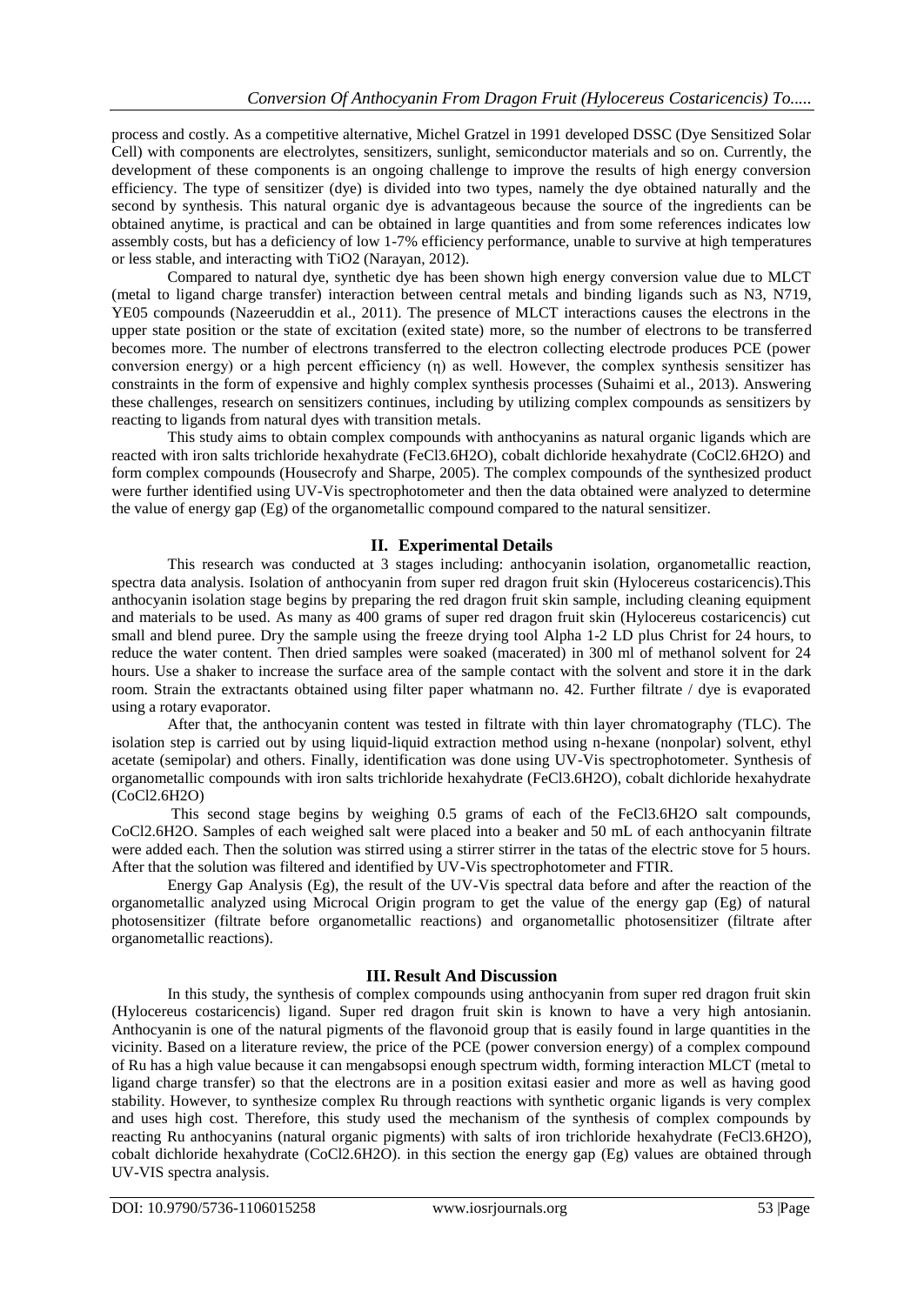The preliminary study carried out by the process of maceration and liquid-liquid extraction using a nonpolar solvent (n-hexane) and semipoar (ethyl acetate), which aims to reduce the other components in the filtrate was isolated. Thus, the main component of the obtained filtrate is anthocyanin (polar). Furthermore, the anthocyanin filtrate was measured for absorbance using a spectrophotometer in the range 400-700 nm with a methanol solvent with a ratio of 1: 8. The following is the result of characterization of anthocyanin UV-VIS absorbance.



**Picture 1.** Dye Antosianin Absorbance

The results of identification of anthocyanin dye absorbance of red dragon fruit skin extract showed spectrum absorbance range from 412-734 nm. The magnitude of the wavelength indicates the red sueron dragon skin absorbs the purple light to the red on the visible spectrum and absorbs a little infrared spectrum. A fairly wide range of absorbances in the anthocyanin spectra results show that it can absorb photons well on a wider spectrum of light. Therefore, anthocyanin dye can also be utilized as a sensitizer on DSSC devices.

In the UV-VIS spectra for the identification of the result of iron complex compounds obtained a wider absorbance range that is at the wavelength of 253-759 nm. The absorption range obtained is wider than the absorbance of the anthocyanin dye.



The extent of absorbance produced by iron complexes suggests that the light or energy of photons that can be absorbed by iron complexes can be wider than anthocyanin dye. The resulting absorbance of the iron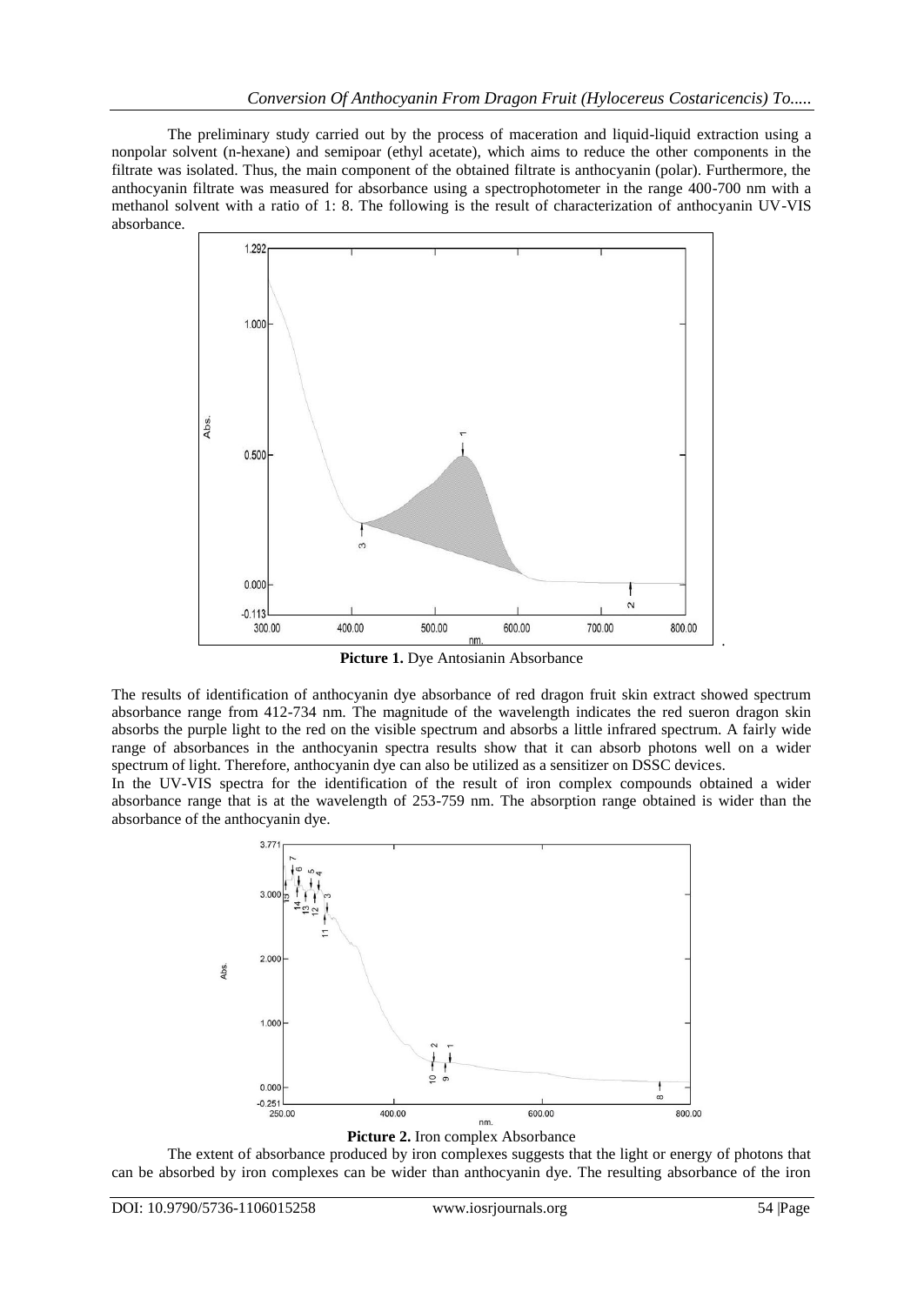complex is in the ultraviolet spectrum up to infrared spectrum. The wider / wider area of photon absorption produces a better sensitizer character, as it will absorb more of the photon energy. The amount of energy absorbed photons can be used as energy that can make the electron in the dye excited more there is a state of upper state. Thus the electrons that can be transferred to the semiconductor and electron collecting electrode more also to produce high PCE.

The UV-VIS spectra of the cobalt complex also exhibit a wider range of absorbances than anthocyanins, which are at wavelengths of 260-787 nm. The uptake of photons produced by the cobalt complex is highest compared to anthocyanin and iron complexes. The absorption of the cobalt complex photon spectrum is similar to that given to the iron complexes, ie, from the ultraviolet to infrared spectrum.



**Picture 3**. Cobalt Complex Absorbance

An analysis of the anthocyanin absorbance ratio curve, iron complex, and cobalt complex is performed to obtain an energy gap (Eg) value that can be a theoretical source whether the sensitizer has a good character as one of the photosystem devices. Energy gap is known as the amount of energy needed by electrons to excite from down state / HOMO to upper state / LUMO. Eg is therefore a reduction value between LUMO-HOMO. The greater the Eg, the less electron will be in the upper state / LUMO state, because if Eg is generated then the electron needs big energy to reach the excitation state. The UV-VIS spectra data obtained were processed and analyzed using the SPSS program and Tauc Plot method. A good sensitizer is expressed when it has a low Eg value. Here is a comparison curve between anthocyanins, iron complexes, and cobalt complexes:



**Picture 4.** Curva  $(\alpha h\gamma)^{1/2}$  versus hy for Cobalt Complex, Iron Complex and Anthocyanin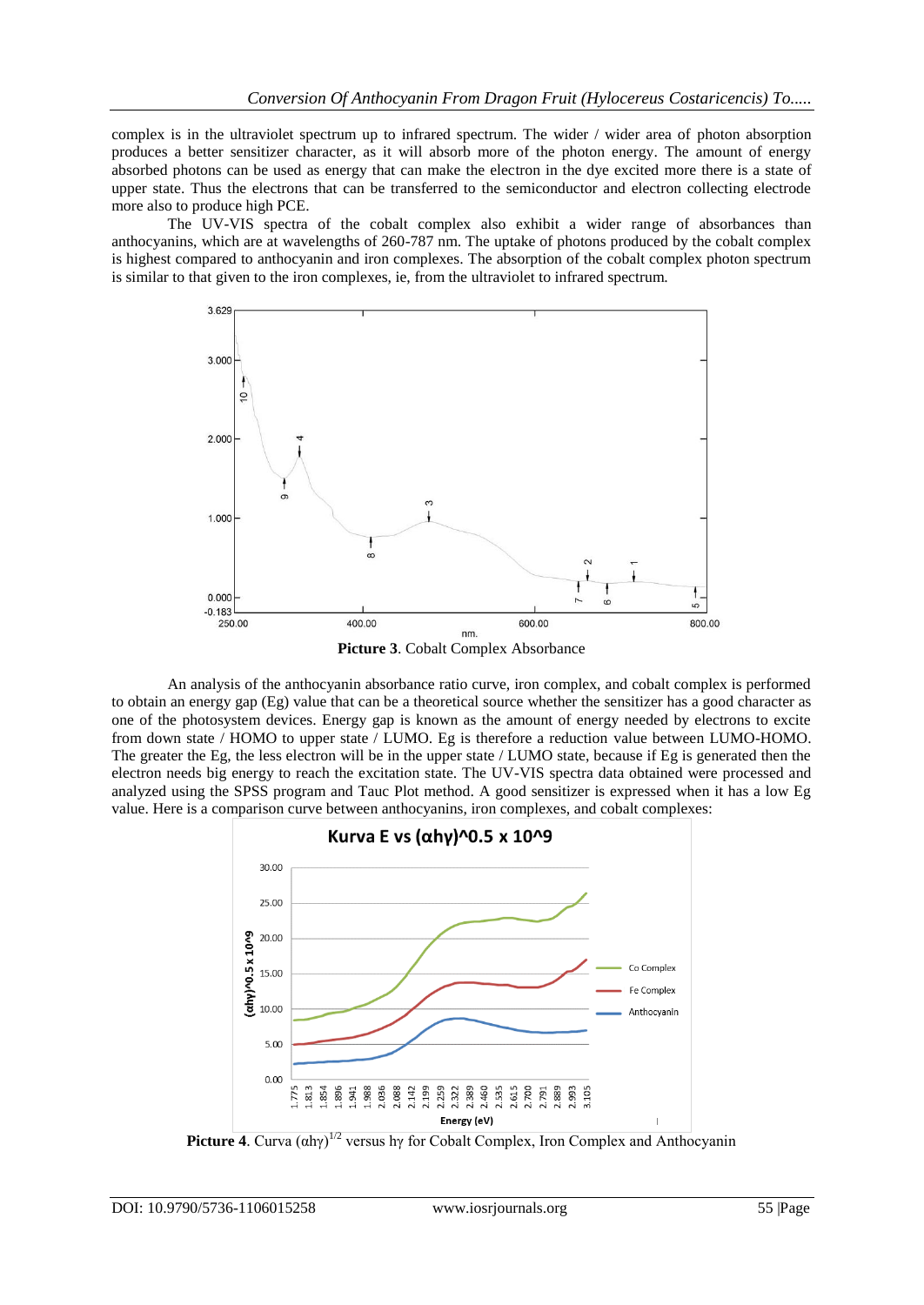A comparison curva  $(\alpha h\gamma)^{1/2}$  versus hy for cobalt complex, iron complex and anthocyanin for energy gap analysis above show that complex of iron and cobalt have higher energy than anthocyanin. Eg for cobalt complex is 0.185 eV, for iron complex is 0.33 eV while Eg for anthocyanin is 1.35 eV.

### **IV. Conclusion**

Based on the results of research that has been done can be seen that the complex sensitizer obtained from iron complex and cobalt complex has a better character as a sensitizer. This is because the two complexes can absorb photons in a wider range of spectrums in the ultraviolet to infrared region, rather than the uptake of anthosinin which only absorbs photons in the visible spectrum to slightly infrared. The result of energy gap analysis showed that the value of Eg produced by the two complexes is lower than the value of Eg produced by anthocyanin.

#### **Acknowledgment**

The authors would like to thank the parties who have helped and contributed to the smoothness of this research, including staff and laboratory laboratory of Immunology and Basic Chemistry Laboratory of Mataram University, NTB.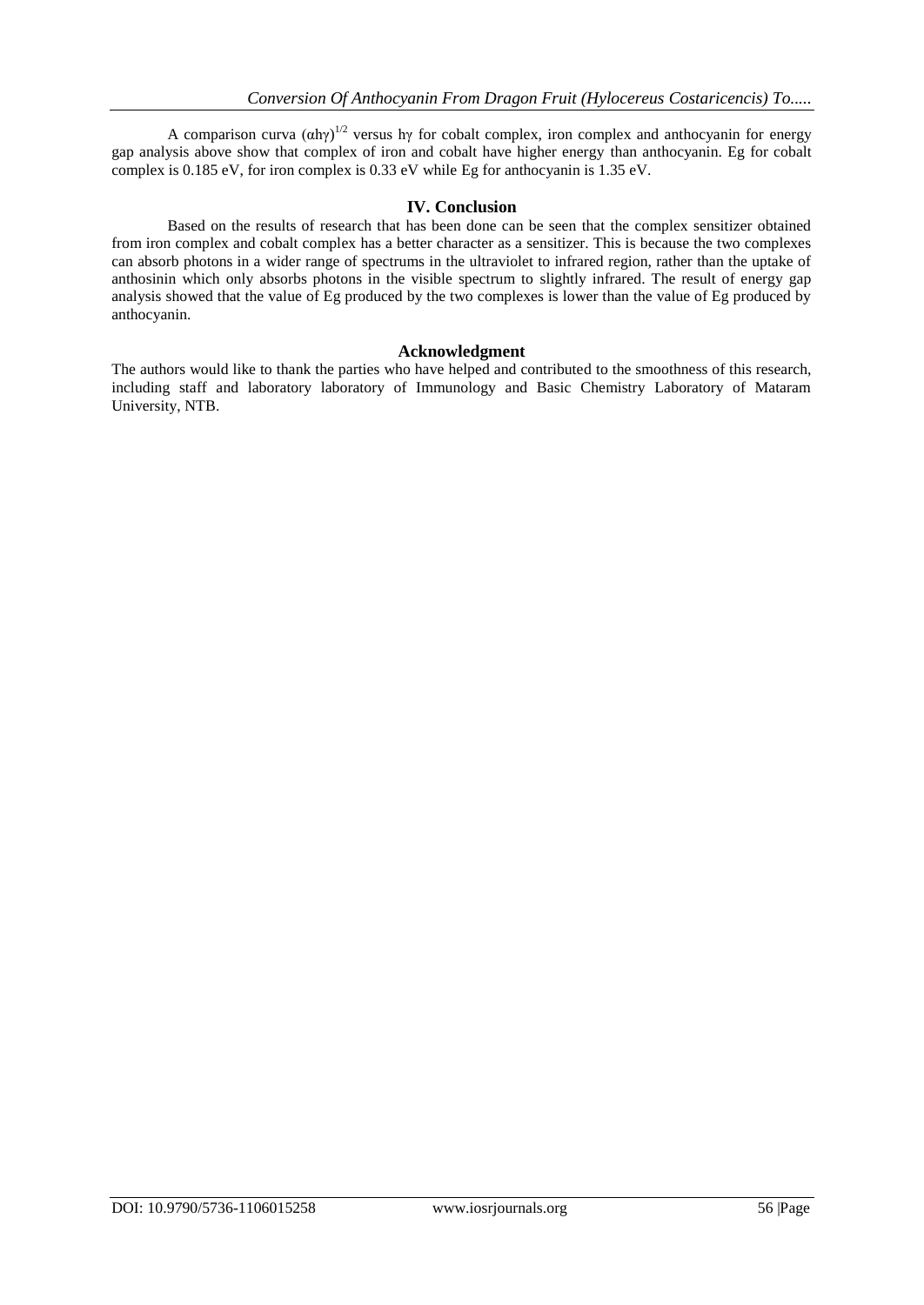#### **References**

- [1]. Abodunrin, T, Boyo, T, Obafemi, O, and Timothy, A. 2015. Characterization of Dye Sensitized Cells Using Natural Dye from Oil Bean Leaf (Pentaclethra macrophylla): The Effect of dye pH on the Photoelectric Parameters. *Materials sciences and Applications*. Vol 6, 656-655.
- [2]. Abdel-Latif, M., Abuiriban, M Taher M. El-Agez, and Sofyan A. Taya. 2015. Dye- Sensitized Solar Cells Using Dyes Extracted From Flowers, Leaves, Parks, and Roots of Three Trees, *International Journal of Renewable Energy Research*. Vol 5, 1.
- [3]. Abdel-Latif, M., El-Agez, T, Taya, S, Amal Y. Batniji, and El-Ghamri. H. 2013. Plant Seeds-Based Dye-Sensitized Solar Cells, *Materials Sciences and Applications*. Vol 4, 516-520.
- [4]. Amadi, L, Jenny, S, Ahmed, A, Brown, N, Yadav, S, Destiny, B, Ghann, W, Gayrama, A, Jiru, M, Jamaluddin. 2015. Creation of Natural Dye Sensitized Solar Cell by Using Nanostructured Titanium Oxide. *Nanoscience and Nanoengineering.* Vol 3, 25‐ 32.
- [5]. Ayalew, W and Delele W. 2016. Dye-sensitized solar cells using natural dye as light- harvesting materials extracted from Acanthus sennii chiovenda flower and Euphorbia cotinifolia leaf. *Advanced Materials and Devices*. Vol 1, 488-494.
- [6]. Brian, H, Snaith, H and McGehee, M. 2012. The Renaissance of Dye-Sensitized Solar Cells. *Nature photonics*. Vol 3, 406-411.
- [7]. Calogero, G, Yum, J, Sinopoli, A, Marco, D, Gra¨tzel, M and Nazeeruddin, M. 2012. Anthocyanins and betalains as light-harvesting pigments for dye-sensitized solar cells. *Solar Energy.* Vol 86, 1563–1575.
- [8]. Castaneda, O, Hernandez, A, Rodriguez, E, Carlos, J, Galan, V. 2009. Chemical Study of Anthocyanin. *Food Chemistry.* Vol 113, 859-871.
- [9]. Chang, H, Wu, T, Chen, K, Huang, C, Jwo, Y, Loa, J. 2010. Dye-sensitized Solar Cell Using Natural Dyes Extracted from Spinach and Ipomoea. *Journal of Alloys and Compounds*. Vol 495, 606–610.
- [10]. Chermat, F, Vian, M and Cravotto, G. 2012. Green Extraction of Natural Products: Concept and Principles. *Molecular Sciences*. Vol 13, 8615-8627.
- [11]. El-Agez, T, Taya, S, Elrefi, K and Abdel, M. 2014. Dye Sensitized Solar Cells Using Some Organis Dyes as Photosensitizers. *Optica Applicata*. Vol 24, 2.
- [12]. El-Ghamri, Taya, S, Taher M, El-Agez, T, Al-Kahlout, A, Al Dahoudi, N, Abdel-Latif, M. 2015. Natural Dyes as Photosensitizers for Dye-sensitized Solar Cells*. Journal of Nano and Electronic Physics*. Vol 7, 3001.
- [13]. Fran, R, Govindasamy, G, Yan, F, and Abu Bakar, H. 2014. Hibiscus Flower Extract as a Natural Dye Sensitizer for a Dyesensitized Solar Cell. *Physical Science*. Vol 25, 85-96.
- [14]. Gratzel, M. 2003. Review: Dye-sensitized Solar Cells. *Photochemistry and Photobiology*. Vol 4, 145-153.
- 
- [15]. Harbone, J. 1996. *Metode Fitokimia Penentuan Cara Modern Menganalisis Tumbuhan. Bandung*. ITB‐ Press. [16]. Hardeli, Suwardani, Riky, Fernando T, Maulidis, Ridwan, S. 2013. *Dye Sensitized Solar Cells (DSSC) Berbasis Nanopori TiO2 Menggunakan Antosianin dari Berbagai Sumber Alami.* Makalah disampaikan pada Semirata FMIPA Universitas Lampung.
- [17]. Housecrofy, C and Sharpe, A. 2005. *Inorganic Chemistry*. London. The Ashford Colour Press, Ltd.
- [18]. Hidayah, T. 2013. Uji Stabilitas Pigmen dan Antioksidan Hasil Ekstraksi Zat Warna Alami dari Kulit Buah Naga (Hylocereus undatus). FMIPA, UNS.
- [19]. Hug, H, Bader, M, Mair, P and Glatzel, T. 2014. Biophotovoltaics: Natural Pigments in dye-sensitized Solar Cells. *Applied Energy*. Vol 115, 216-225.
- [20]. Ingrath, W, Nugroho, W, dan Yulianingsih, R. 2015. Ekstraksi Pigmen Antosianin Dari Kulit Buah Naga Merah (Hylocereus costaricensis) Sebagai Pewarna Alami Makanan Dengan Menggunakan Microwave (Kajian Waktu Pemanasan Dengan Microwave Dan Penambahan Rasio Pelarut Akuades dan Asam Sitrat). Jurnal *Bioproses Komoditas Tropis*. Vol 3, 3.
- [21]. Inggrid, M, dan Iskandar, R. 2016. *Pengaruh pH dan Temperatur pada Ekstraksi Antioksidan dan Zat Warna Buah Stroberi.* Makalah disajikan pada Seminar Nasional Pengembangan Teknologi Kimia untuk Pengolahan Sumber Daya Alam Indonesia, 16 Maret, Yogyakarta.
- [22]. Jäger, K, Isabella, O, Smets, A, Van Swaaij, R, Zeman, M. 2014. *Solar Energy. Fundamentals, Technology, and Systems.* Delf: Copyright Delf University of Technology.
- [23]. Jinchu I, Sreekala, O, b, and Sreelatha, K. 2014. Review: Dye Sensitized Solar Cell using Natural Dyes as Chromophores. Material Science Forum. Vol 771, 39-51.
- [24]. Kong, F, Dai, S and Wang, K. 2007. Review of Recent Progress in Dye-Sensitized Solar Cells. *Advances in OptoElectronics*. Vol 18, 1409-1424.
- [25]. Maddu, A, Zuhri, M dan Irmansyah. 2007. Penggunaan Ekstrak Antosianin Kol Merah Sebagai Fotosensitizer pada Sel Turya TiO 2 Nanokristal Tersensitisasi Dye. *Makara, Teknologi*, Vol 11, 78-84.
- [26]. Mathew, S, Yella, G, Humphry, B, Curchod, B, Ashari, N, Tavernelli, I, Nazeeruddin, M and Gratzel, M. 2014. Dye-sensitized Solar Cells with 13% Efficiency Achieved Through the Molecular Engineering of Porphyrin Sensitizers. *Nature Chemistry.* Vol 115, 14415-14424.
- [27]. Martin, K. 2011. *Design, Synthesis and Properties of Organic Sensitizers for Dye Sensitized Solar Cell*. Doctoral Thesis. Royal Institude of technology.
- [28]. Mehmood, U, Rahman, S, Harrabi, K, Waleed, A, Hussein and Reddy. 2014. Review: Recent Advances in Dye Sensitized Solar Cells. *Advances in Materials Science and Engineering.* Vol 2014, 12.
- [29]. Narayan, M. 2012. Review: Dye Sensitized Solar Cells Based on Natural Photosensitizers. *Renewable and Sustainable Energy Reviews.* Vol 16, 208–215.
- [30]. Nazeeruddin, M, Baranoff, E, and Gratzel, M. 2011. Dye-sensitized solar cells: A Brief Overview. *Solar Energy.* Vol 85, 1172– 1178.
- [31]. Ola, O, Mercedes, M, and Valer, M. 2015. Review of Material Design and Reactor Engineering on TiO<sub>2</sub> Photocatalysis for CO<sub>2</sub> Reduction. *Journal of Photochemistry and Photobiology*. Vol 24, 16-42.
- [32]. Robinson, T. 1995. *Kandungan Organik Tumbuhan Tinggi*. Bandung. ITB‐ Press.
- [33]. Rosana, M, Joshua, A, Joseph, V, Suresh, S. Anandan, G, Saritha. 2014. Natural Sensitizers for Dye Sensitized Solar Cell Applications. *International Journal of Scientific & Engineering Research*. Vol 5, 340‐ 344.
- [34]. Ryuzi, K, Annemarie H, Kohjiro, H, Tom, J and Laurens, D. 2007. Effect of the Particle Size on the Electron Injection Efficiency in Dye-Sensitized Nanocrystalline TiO 2 Films Studied by Time-Resolved Microwave Conductivity (TRMC) Measurements. *J. Phys. Chem*. Vol 111, 10741-10746.
- [35]. Saito, Taro. 2008. *Inorganic Chemistry.* Tokyo. Iwanami Shoten Publishing Company.
- [36]. Santoni, A, Darwis, D dan Syahri, S. 2013. *Isolasi Antosianin dari Buah Pucuk Merah (Syzygium campanulatum korth) Serta Pengujian Antioksidan dan Aplikasi Sebagai Pewarna Alami.* Makalah disajikan pada Semirata FMIPA Universitas Lampung.
- [37]. Suhaimi, S, Shahimin, M, Mohammad, S and Norizan, N. 2013. Comparative Study of Natural Anthocyanins Compund as Photovoltaic Sensitizer. *Advances in Environmental Biology*. Vol 12, 3617-3620.